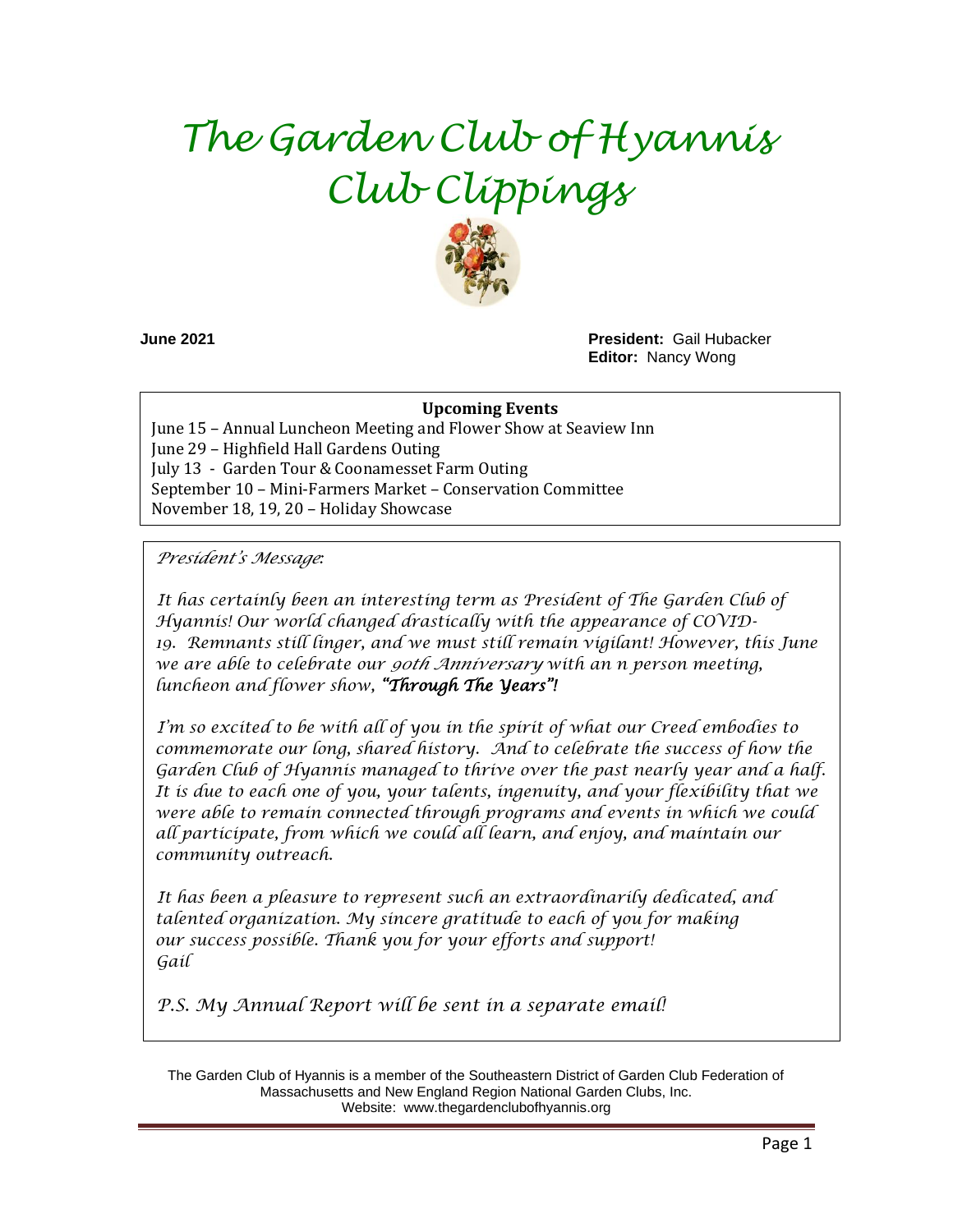# **SHOWCASE COORDINATOR** – Kathie Schatz

Showcase Coordinator: Life is returning to normal! With 70% of residents vaccinated by July 4th, people are turning out in large numbers for all events; we will have a busy and successful Showcase on November 18, 19 and 20! And our new hours, from 9 am to 5 pm, will ensure social distancing.

Tickets and Save the Date cards are printed and will be distributed to members at the June meeting. Be sure to pick yours up. Please drop off the STD cards at all your favorite restaurants, gyms and other places. The cards are rack size, so they will fit in those rack holders located in many restaurants. And sell those tickets! Remember, the top ticket seller will receive a prize.

Reminder to room captains, please send us your room description and committee members, and thank you to those captains who have already forward that room information. If you aren't already participating in a Showcase committee, please consult the last page of the yearbook which lists various committees and contact the committee chair to volunteer.

See you at the luncheon/flower show.

### **PUBLICITY** – Deborah Faulconer

**SAVE THE DATE CARDS ARE IN!!!!** Our Showcase is only 5 months away!! We need to get the word out. One way is to distribute the Save The Date cards to **every** place that you frequent as well to friends and relatives! The more the word gets out the better attendance we will have. They will be at the membership table at the membership meeting.

If you need more, contact either Kathy Schatz, Gail Hubacker or Debby Faulconer. We need **ALL OF YOUR HELP!!!**  Thanks, Debby Faulconer

#### **Showcase Ticket Committee** – Nancy Wong and Betty Logan

It's exciting to finally have the Showcase happening this year! Each member is expected to sell or purchase five tickers. This is our major fundraiser for 3 years, so let's make it happen!

As we are tracking all tickets that are distributed, please do not give your tickets to another club member. **If you need more tickets, please contact:** Betty Logan [bettylogan6@gmail.com](mailto:bettylogan6@gmail.com) Nancy Wong [ncwong243@gmail.com](mailto:ncwong243@gmail.com)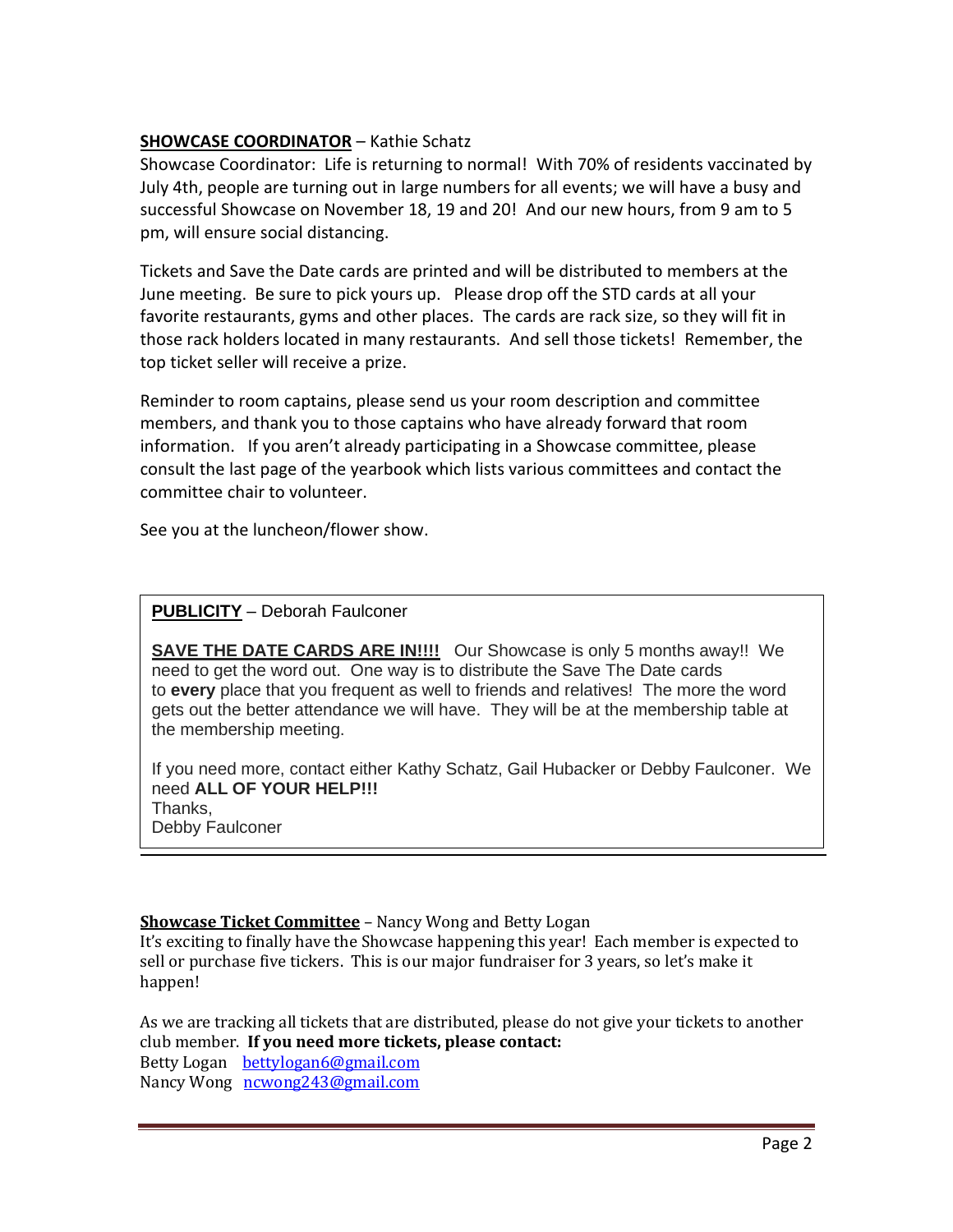# **CONSERVATION** – Sally Churchill and Nancy Beless

Keep planting those native plants and send pics to Sandy Seeley. Native plant challenge will continue next year so plenty of time to plant. A mini farmers market is planned for our club and friends September 10th at Candi Hurwitz home. Save plants you need to divide, simple craft items, potpourri, sachets, baked goods, vegetable and

flower seeds, garden tools, garden books, hats,flower vases, baskets and any related garden items. More to follow.

#### **FLORAL DESIGN**

I have loved being Design Chair and watching many of you begin to understand and enjoy the art of floral design. I know that Nancy Costa, the incoming Design Chair, has a lively design program planned for you this coming garden club year. I encourage you to sign up and join the fun! ---Dolores Ahern

#### **HOSPITALITY**

As this season draws to a close, I would like to thank Deborah Benassi for her assistance this past year and wish her well in her new role in Membership.

For the upcoming season I welcome Terri Goldstein, my new co-chair, as we all look forward to getting back to our in-person Luncheon Meetings which we couldn't do without the help of our 2021 - 2022 Hostess and Floral volunteers. We thank you all and look forward to working with you in making the new season a success.

Wishing everyone a great summer, have fun, stay safe. ---Frances Hoothay

#### **MEMBERSHIP** – Betty Logan and Dianne Erickson

We have a new Member, Amy Talhouk, who will be introduced at the June Luncheon. Amy is the sister of Meg McNamara from the Cultural Center. She recently moved to Marstons Mills to be closer to her mother.

Amy Talhouk Cell 617-257-3189 379 Flint Street, Marstons Mills, MA 02648 Email: [amy.talhouk@verizon.net](mailto:amy.talhouk@verizon.net)

She loves gardening and growing herbs for her kitchen garden. She wants to learn more about gardening and to engage with the community. Amy is also interested in furniture refinishing and decorating.

Please contact her regarding the following committees: Civic Beautification, Design, Horticulture and Hospitality.

She is interested in participating in these activities: Christmas tree decorating. Work on gardens, outings, website, preparing food for meetings. Workshops on design, horticulture and conservation.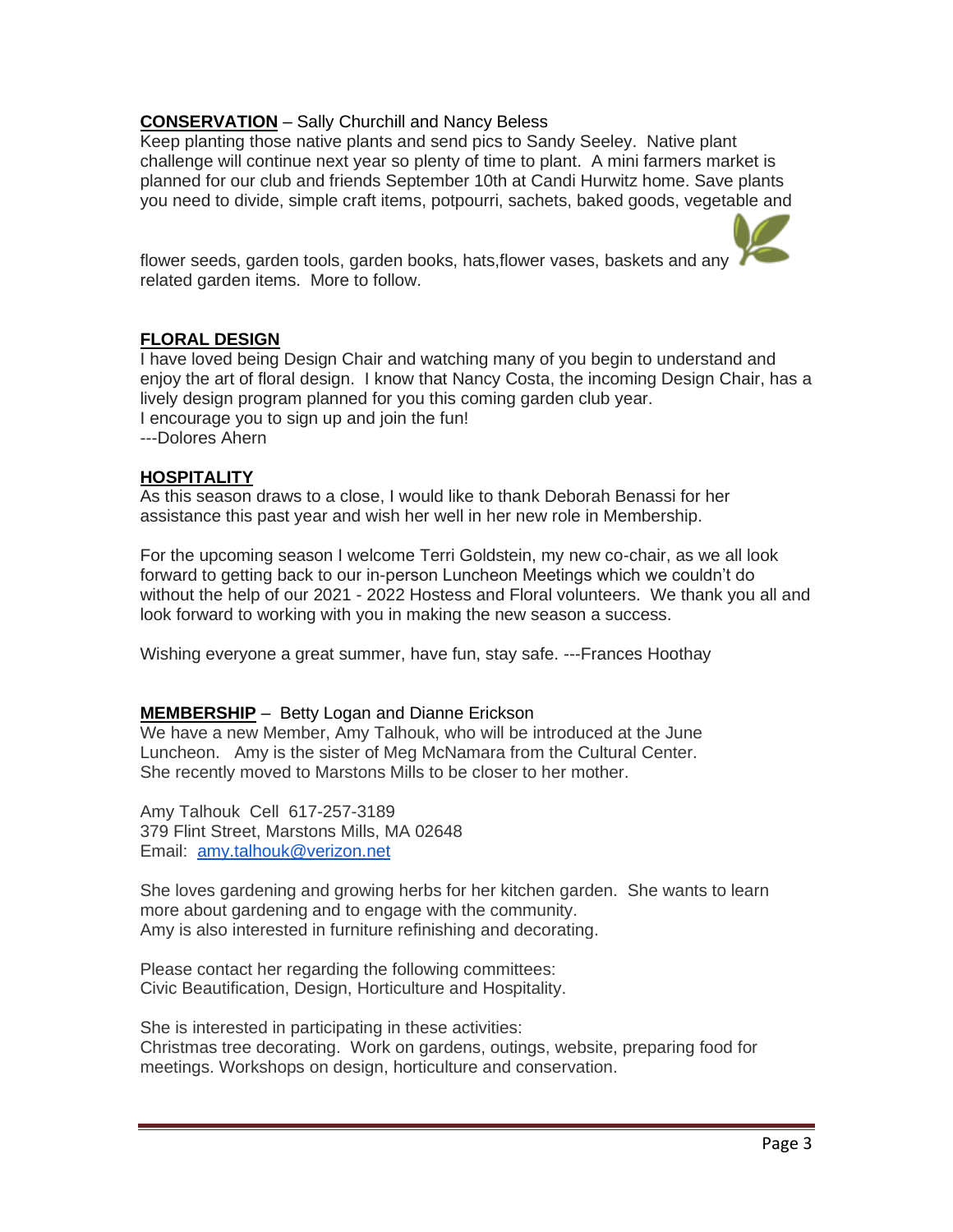# **CIVIC BEAUTIFICATION** – Marilyn Sharry, Ann Marie Carlson

Beautiful Spring clean-up at the Hyannis Library!